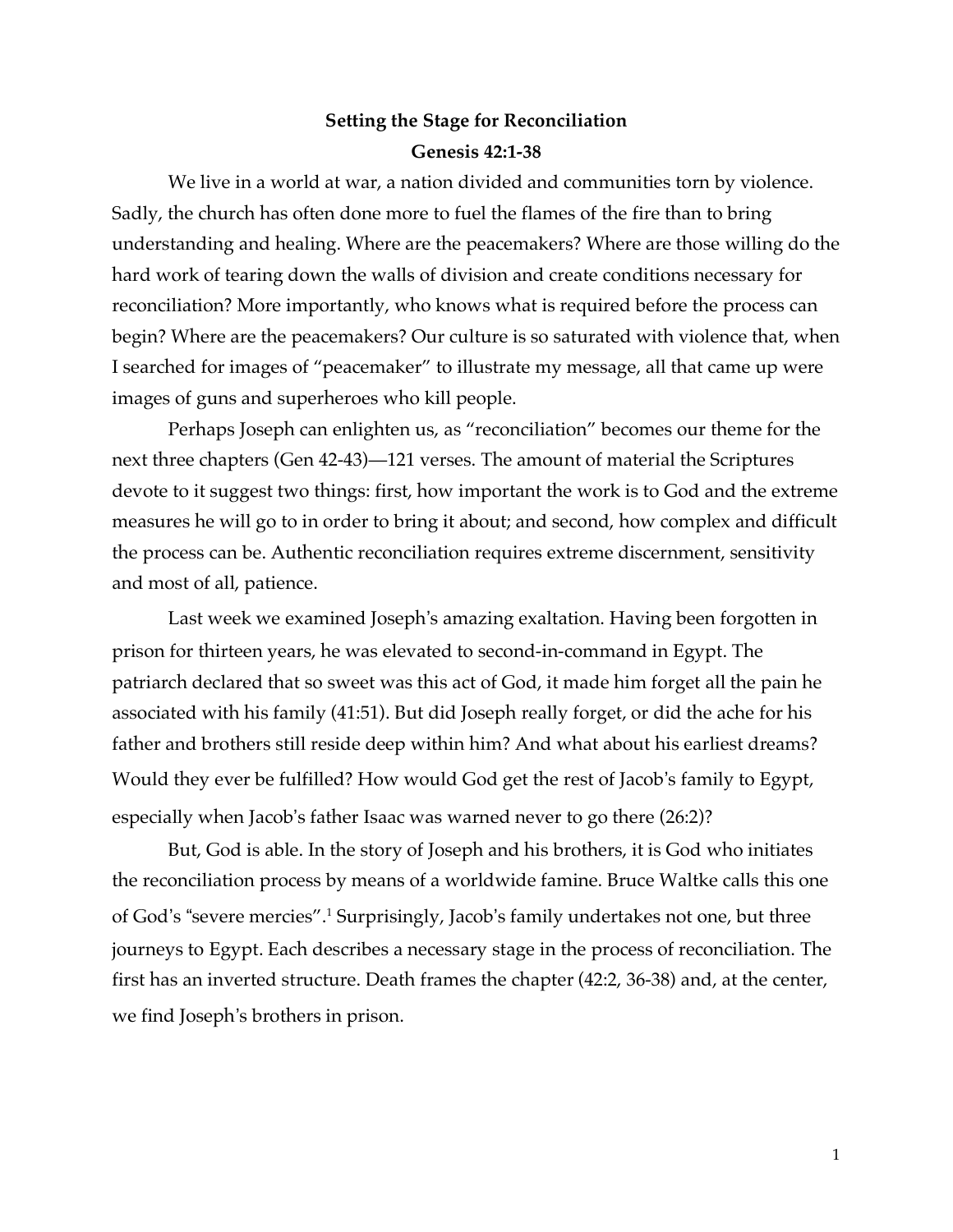#### **Literary Outline**

A Leaving Canaan: Jacob speaks to brothers (42:1-4) *"so that we may live and not* **die***"* B The journey to Egypt to **buy grain** (42:5) C In Egypt: First audience with Joseph (42:6-16) tension: accused of being spies **X** Brothers in **prison** for three days (42:17) C' In Egypt: Second audience with Joseph (42:18-25) tension: Simeon incarcerated B' Returning to Canaan (42:26-27) **money** returned in mouth of sack with **grain**! A' Return home: Brothers speak with Jacob (42:29-38)

 *"his brother is* **dead***…you will bring my gray head down to* **the grave** *in sorrow"*

**I. Leaving Canaan: Jacob Sends Ten Sons to Egypt (42:1-5)**

**1 When Jacob learned that there was grain for sale in Egypt, he said to his sons,** "**Why do you look at one another?" 2 And he said,** "**Behold, I have heard that there is grain for sale in Egypt. Go down and buy grain for us there, that we may live and not die." (Gen 42:1-2 ESV)**

Jacob once again re-enters our story. Although he is quite old, he still carries the patriarchal authority and, in that role, is the initiator of the early action. He chides his sons for their lack any initiative to deal with the famine. Appealing to their need for survival, he orders them to go to Egypt to get grain so that they "may live and not die." Just as famine has a way of bringing nations together, death has a way of bringing even estranged families together.

**3 So ten ofJoseph's brothers went down to buy grain in Egypt. 4ButJacob did not send Benjamin, Joseph's brother, with his brothers, for he feared that harm might happen to him. 5 Thus the sons of Israel came to buy among the others who came, for the famine was in the land of Canaan. (42:3-5)**

One might expect that Jacob would send all of his sons on the journey to bring back as much grain as possible, but he keeps one behind. It is Benjamin, the youngest, Rachel's only other son. The narrator allows us a rare look into Jacob's thoughts,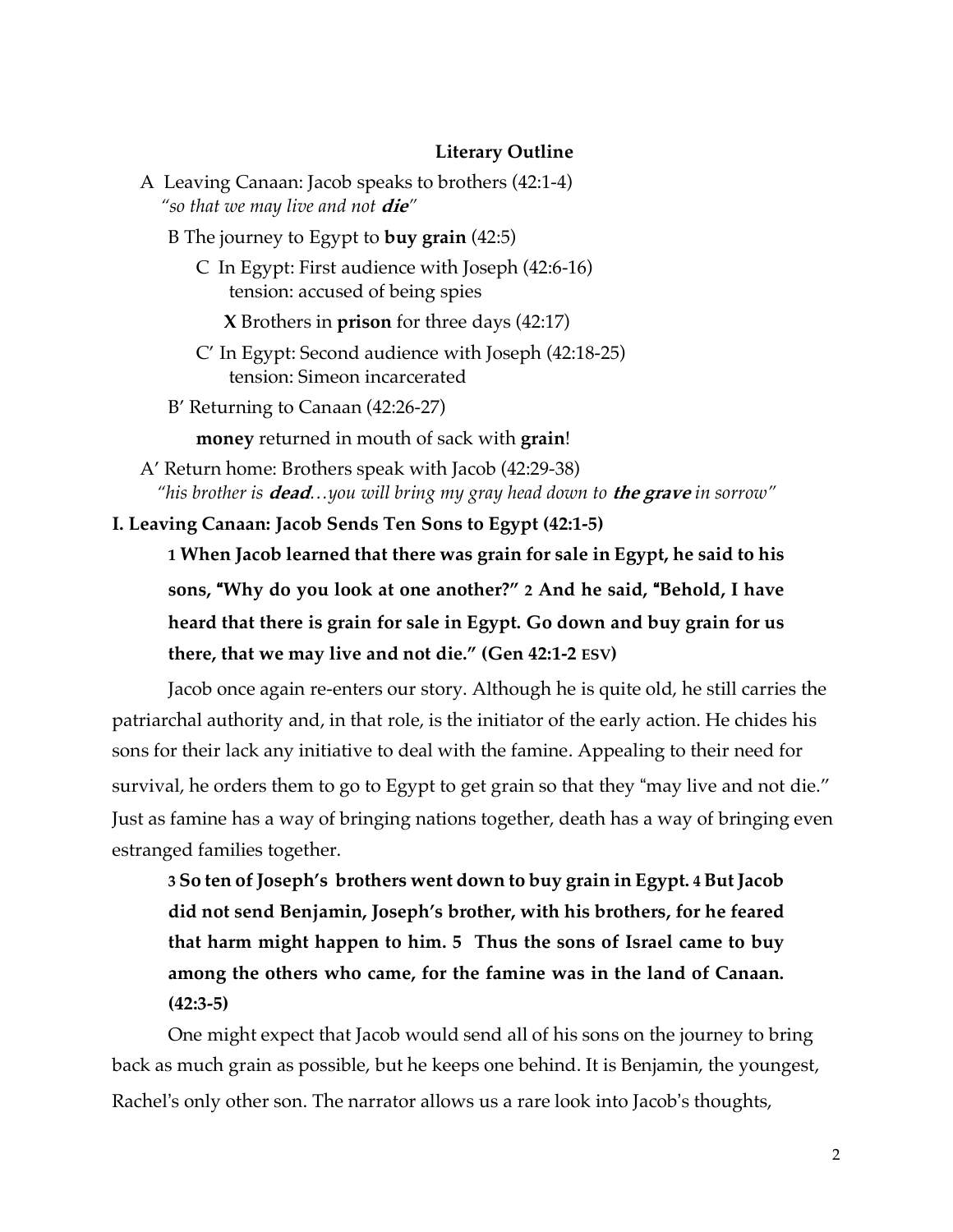explaining that the patriarch feared "that harm may befall him," as it did with Joseph. So favoritism still prevails in this family, causing us to wonder if the family is doomed to repeated failure. But facing starvation, the narrator records no jealous reaction by the brothers. They simply obey, and leave for Egypt, setting the stage for reunion.

### **II. In Egypt Before Joseph (42:6-25)**

### **A. Joseph recognizes his brothers (42:6-8)**

## **6a Now Joseph was governor over the land. He was the one who sold to all the people of the land. (42:6a)**

By the time Joseph's brothers arrive in Egypt, Joseph is well established in his rule and Egypt is bursting at the seams with foreigners lining up to buy grain. But though he has a monopoly on the grain supply, he does not use it to his own advantage by holding back reserves and driving up prices. He will sell to anyone in need. As the writer of proverbs would later reflect:

## **The people curse him who holds back grain, but a blessing is on the head of him who sells it. (Prov 11:26)**

Twenty years after Joseph's brothers sold him to Egypt they now find themselves standing before him. But this time the roles are reversed. Now it is Joseph who holds their lives in his power.

**6b And Joseph**'**s brothers came and bowed themselves before him with their faces to the ground. 7 Joseph saw his brothers and recognized them, but he treated them like strangers and spoke roughly to them. "Where do you come from?" he said. They said, "From the land of Canaan, to buy food." 8 And Joseph recognized his brothers, but they did not recognize him. (42:6b-8)**

The brothers bow down in humility before their brother. Joseph immediately **recognizes** (*nakar*) them and disguises himself (same word *nakar*) so they would not **recognize** him. This brothers used the same term when they asked their father to **"recognize**" Joseph's blood-soaked tunic (37:33), as does Tamar when she asked Judah to **"recognize**" the pledges he gave her for her sexual favors (38:25-26). The theme of recognition plays a huge role in these stories. Whoever possesses this "knowledge" definitely has the upper hand.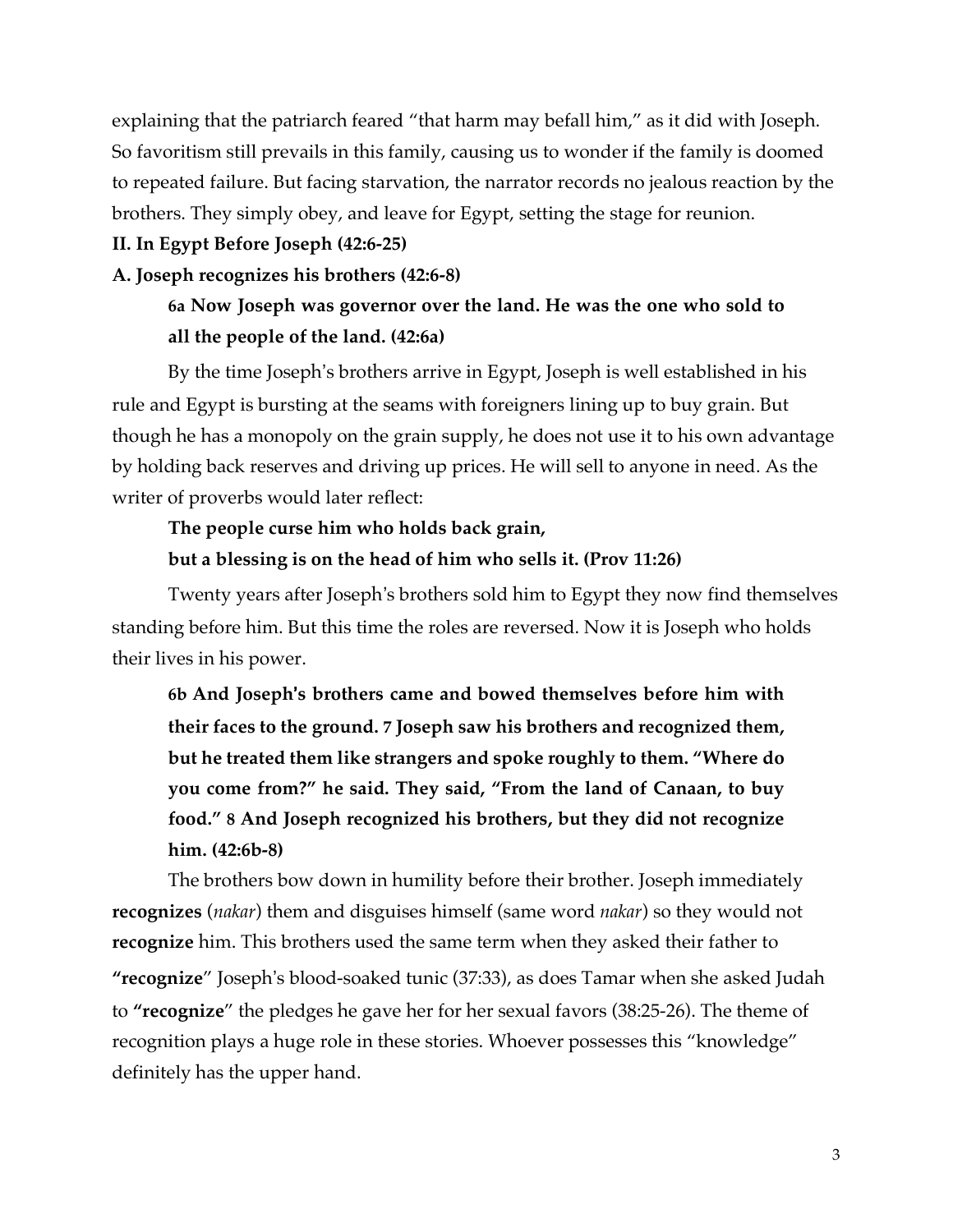With his brothers before him, Joseph remembers his dreams (37:5-9). Waltke suggests, "Even as Pharaoh's dream of abundance and famine formed the basis of Joseph's strategy to save the world, so his dream that his entire family would bow to him probably inspires him to develop a strategy that will bring all of them as a reconciled family to Egypt."2

**B. Joseph accuses his brothers of being spies (42:9-17)**

**9 And Joseph remembered the dreams that he had dreamed of them. And he said to them, "You are spies; you have come to see the nakedness of the land." 10 They said to him, "No, my lord, your servants have come to buy food. 11 We are all sons of one man. We are honest men. Your servants have never been spies." (42:9-11)**

Joseph does not drop his guard until he determines whether his brothers are trustworthy. He interrogates them, accusing them of being spies seeking out "the nakedness of the land," suggesting that they are violators of the worst kind. The probing accusation is designed to bring truth to the surface. Joseph desperately wants to know about his other family members. In their innocence they anxiously protest that their motive is solely to buy grain, and that they are not a regiment of spies, but brothers all from one father. Their logic being "a family does not risk almost all of its sons in the dangerous venture of spying."3 Pressed against the wall of accusation, they claim to be a family rooted in honesty and brotherhood, a far different look than twenty years earlier.

**12 He said to them, "No, it is the nakedness of the land that you have come to see." 13 And they said, "We, your servants, are twelve brothers, the sons of one man in the land of Canaan, and behold, the youngest is this day with our father, and one is no more." (42:12-13)**

The grilling goes on. The harder Joseph presses his accusation, the more family details emerge. Now he learns they are twelve brothers from Canaan and the reason not all are present is that the youngest remained at home, and one is (literally) "no more". They assume Joseph is dead but can't bring themselves to say it. The irony is that the twelfth one, whom they think is "no more," is standing right in front of them.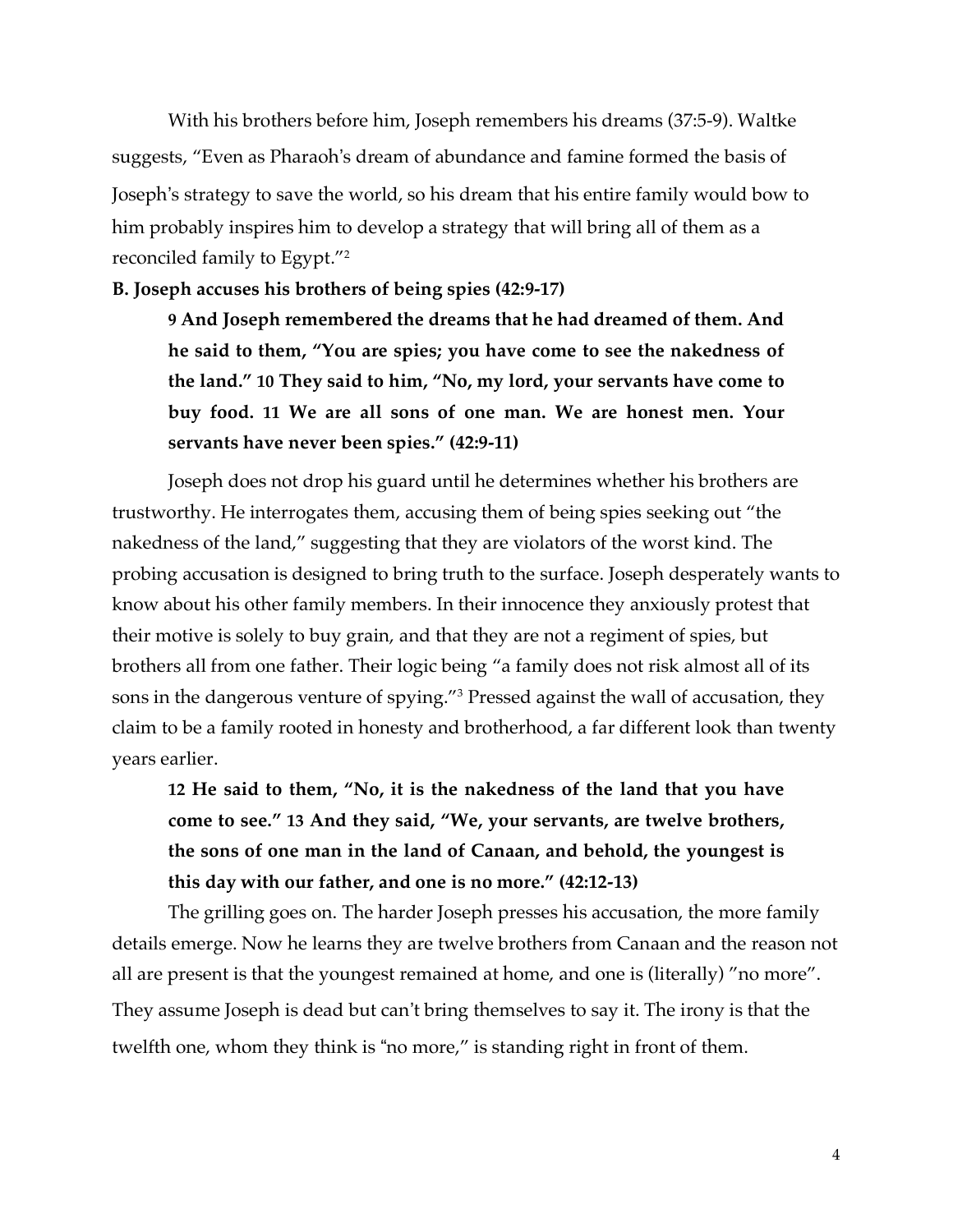**14 But Joseph said to them, "It is as I said to you. You are spies. 15 By this you shall be tested: by the life of Pharaoh, you shall not go from this place unless your youngest brother comes here. 16 Send one of you, and let him bring your brother, while you remain confined, that your words may be tested, whether there is truth in you. Or else, by the life of Pharaoh, surely you are spies." 17 And he put them all together in custody for three days. (42:14-17)**

Now Joseph becomes even more intense. He doesn't know if he can believe them. Perhaps out of jealousy they had killed Benjamin, just as they had thrown him in a pit. So he sets up a test to determine the truth. He will incarcerate all of them while one of them is allowed to return home to get their youngest brother. As he shuts the prison door, it closes with the ominous threat of "by the life of Pharaoh." Their lives are hanging in the balance. In that culture suspects were considered guilty until proven innocent. For three days Joseph's brothers remain in prison with the words "your youngest brother" echoing in the chamber. One wonders if this was the same cell in which Joseph was incarcerated for twelve years.

But surprisingly, after three days, Joseph's countenance lifts and the terms of departure change drastically.

#### **C. Joseph's lightens the burden (42:18-24)**

**18 On the third day Joseph said to them, "Do this and you will live, for I fear God: 19 if you are honest men, let one of your brothers remain confined where you are in custody, and let the rest go and carry grain for the famine of your households, 20 and bring your youngest brother to me. So your words will be verified, and you shall not die." And they did so. (42:18-20)**

After only three days the prison doors are opened. Instead of detaining nine brothers and allowing only one to return home, Joseph requires only one to remain behind. The rest are free to go and take the needed grain home to feed their families. Joseph says he changed his mind because he fears God, demonstrating he is not motivated by revenge. Though the brothers might think Joseph fears one of the gods of Egypt, his words should have jarred their memories, reminding them they did not "fear" the one true God when they took no mercy on Joseph in the pit, and then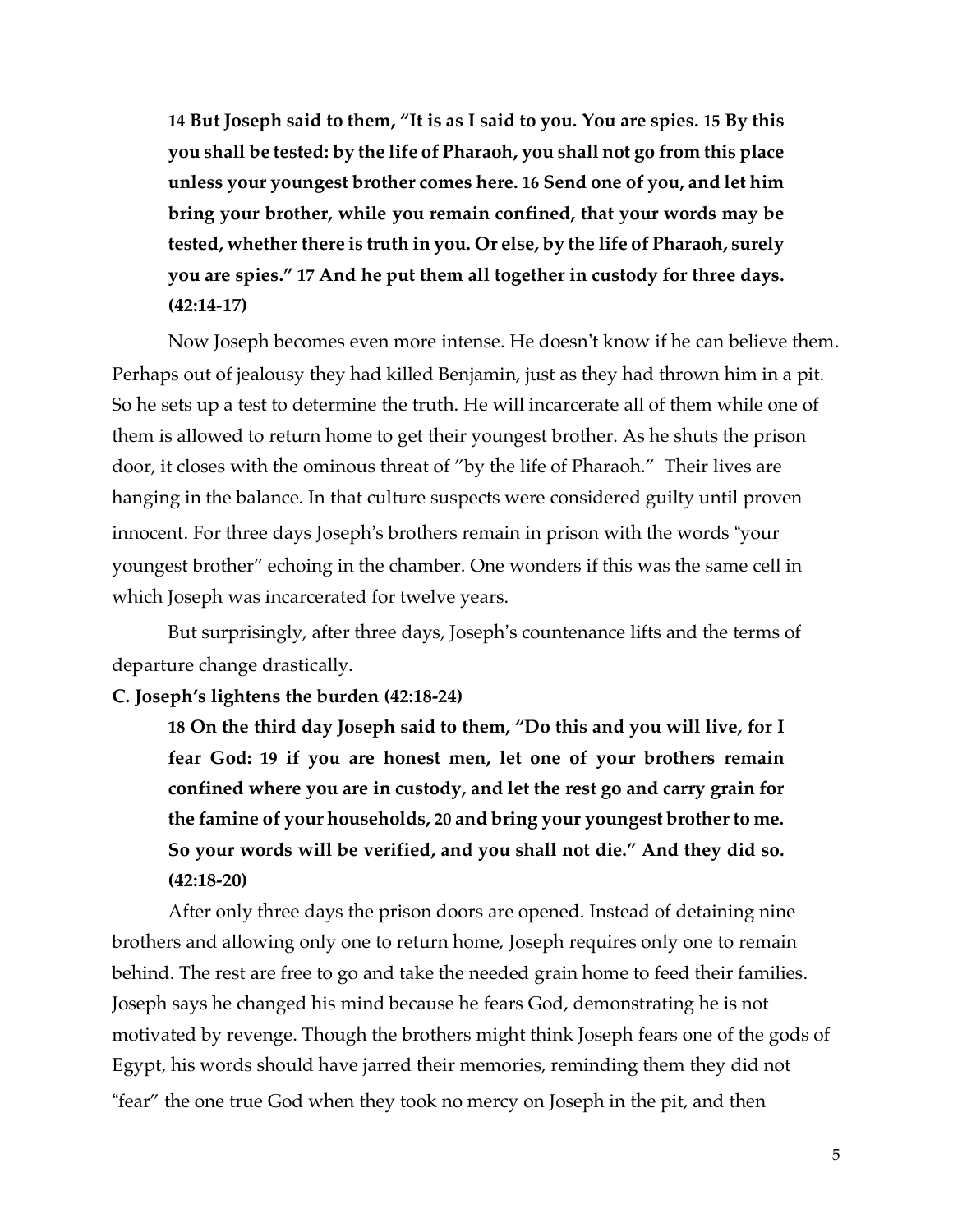deceived their father. Joseph's desire is that they might have life, but what now stands between life (vs. 18) and death (vs. 20) is the return of their youngest brother.

Joseph's wise strategy works brilliantly.

**21 Then they said to one another, "In truth we are guilty concerning our brother, in that we saw the distress of his soul, when he begged us and we did not listen. That is why this distress has come upon us." (42:21)**

For the first time we learn that after Joseph was thrown into the pit he pleaded for mercy, but his cries fell upon deaf ears. Now those cries, buried for twenty years, are reawakened. Brueggemann describes the terrible tyranny of guilt that enslaved these brothers for two decades:

They are bound by their initial act against Joseph. The resulting deception of their father lies at the bottom of everything. The brothers have no room in which to act, no energy for imagination, and no possibility of freedom. They are bound by the power of an unforgiving past, immobilized by guilt, and driven by anxiety. Their guilt and anxiety can surface neither in the presence of the father nor in the presence of Joseph.4

Joseph's words unlock their past. Gripped by their corporate guilt, they look at each other and confess their longstanding sin. The process of "recognition" is now beginning for them. They are beginning to decipher God's hand orchestrating events so that each man is receiving back his due.

But the sweet atmosphere of remorse is broken by the firstborn's accusations of blame.

**22 And Reuben answered them, "Did I not tell you not to sin against the boy? But you did not listen. So now there comes a reckoning for his blood." (42:22)**

This is the first time we learn that Reuben challenged their plan but was not a strong enough leader to prevent it. Now he tries to step out of the circle of responsibility, pointing his finger of blame at his brothers, like an adolescent who cries, "I told you so!" While they are speaking, Joseph is listening to every word. Until this point he probably had blamed Reuben, the firstborn, for what had happened.

**23 They did not know that Joseph understood them, for there was an interpreter between them. 24 Then he turned away from them and wept. And he returned to them and spoke to them. And he took Simeon from**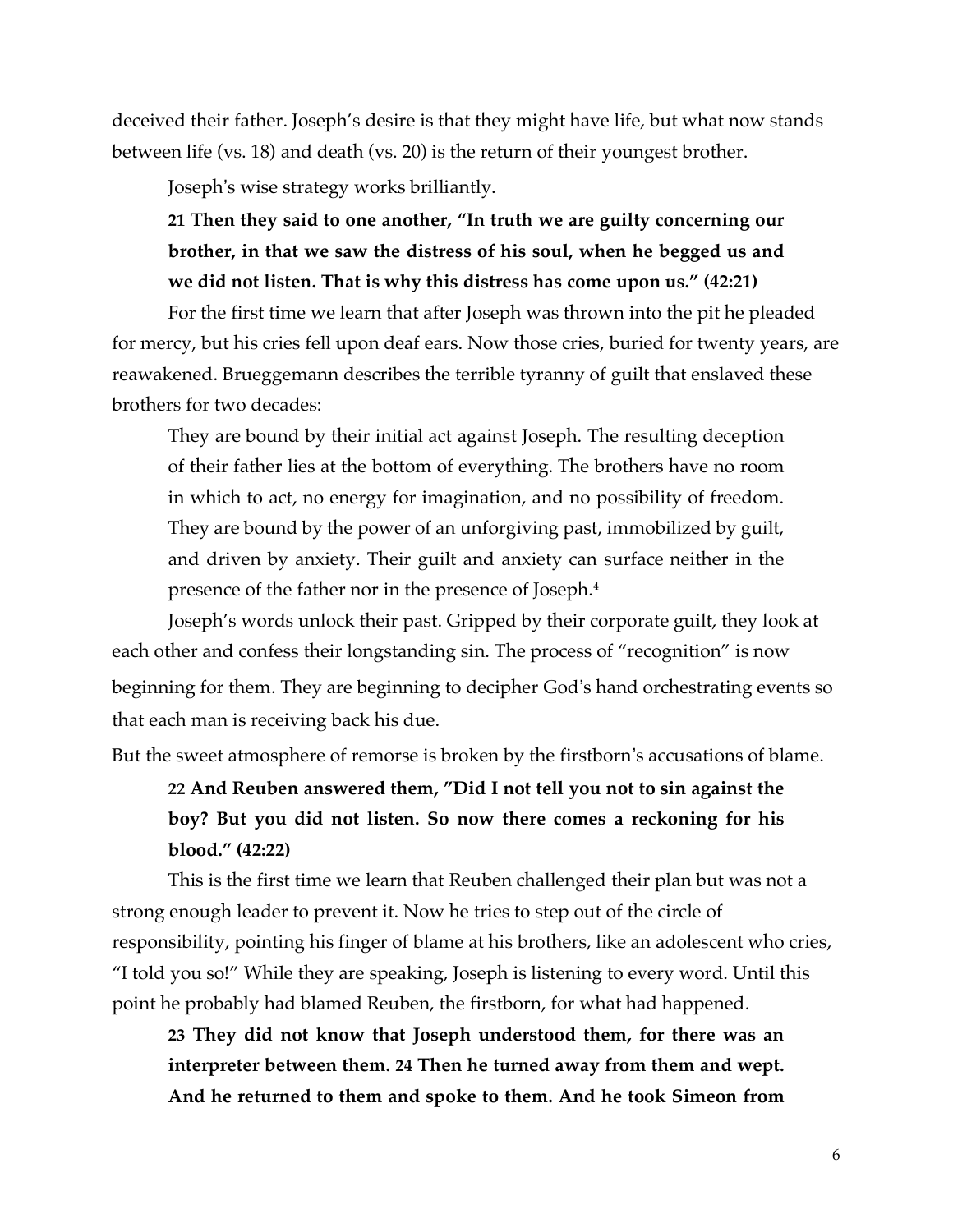**them and bound him before their eyes. 25 And Joseph gave orders to fill their bags with grain, and to replace every man's money in his sack, and to give them provisions for the journey. This was done for them. 26 Then they loaded their donkeys with their grain and departed.(42:23-26)**

Until now the narrator has withheld the information that Joseph was speaking Egyptian through an interpreter. This gave the brothers liberty to speak freely about their emotions. As they confess, Joseph is so moved that he must turn away to weep. Waltke commends Joseph's spirit: "As the brothers own up to their crime against him, he does not gloat but weeps (42:24)…Joseph will subsequently weep three more times (43:30; 45:2, 14-15). Joseph's tactics are harsh, but his emotions are tender."5 After composing himself, Joseph "selects Simeon because he now realizes the responsibility for selling him into slavery fell upon the second-oldest brother."6 He "bound him before their eyes"—another reminder of their guilty past. How different the look in their eyes now from twenty years earlier, as one of their brothers is bound against his will and separated from rest.

But Joseph is still not finished. Now he introduces the final note of guilt from their family history—money.

**III. Return Trip Home from Egypt Gen 42:25-38**

### **A. Money discovered en route 42:27-28**

**27 And as one of them opened his sack to give his donkey fodder at the lodging place, he saw his money in the mouth of his sack. 28 He said to his brothers, "My money has been put back; here it is in the mouth of my sack!" At this their hearts failed them, and they turned trembling to one another, saying, "What is this that God has done to us?" (42:27-28)**

Joseph sends them home in generosity. They not only have abundant grain for their families, but their traveler's checks are returned! When one of them discovers the money on their way home, their hearts literally "came out of them," leaving them trembling, united by their collective guilt.

With this move Joseph has made it all the more difficult to prove their innocence. If they go back now, they run the risk of not only being suspected as spies, but thieves. And, with Benjamin in tow, the whole family is at risk. On the other hand, what price are they willing to pay for their brother? If they choose to remain at home, Joseph has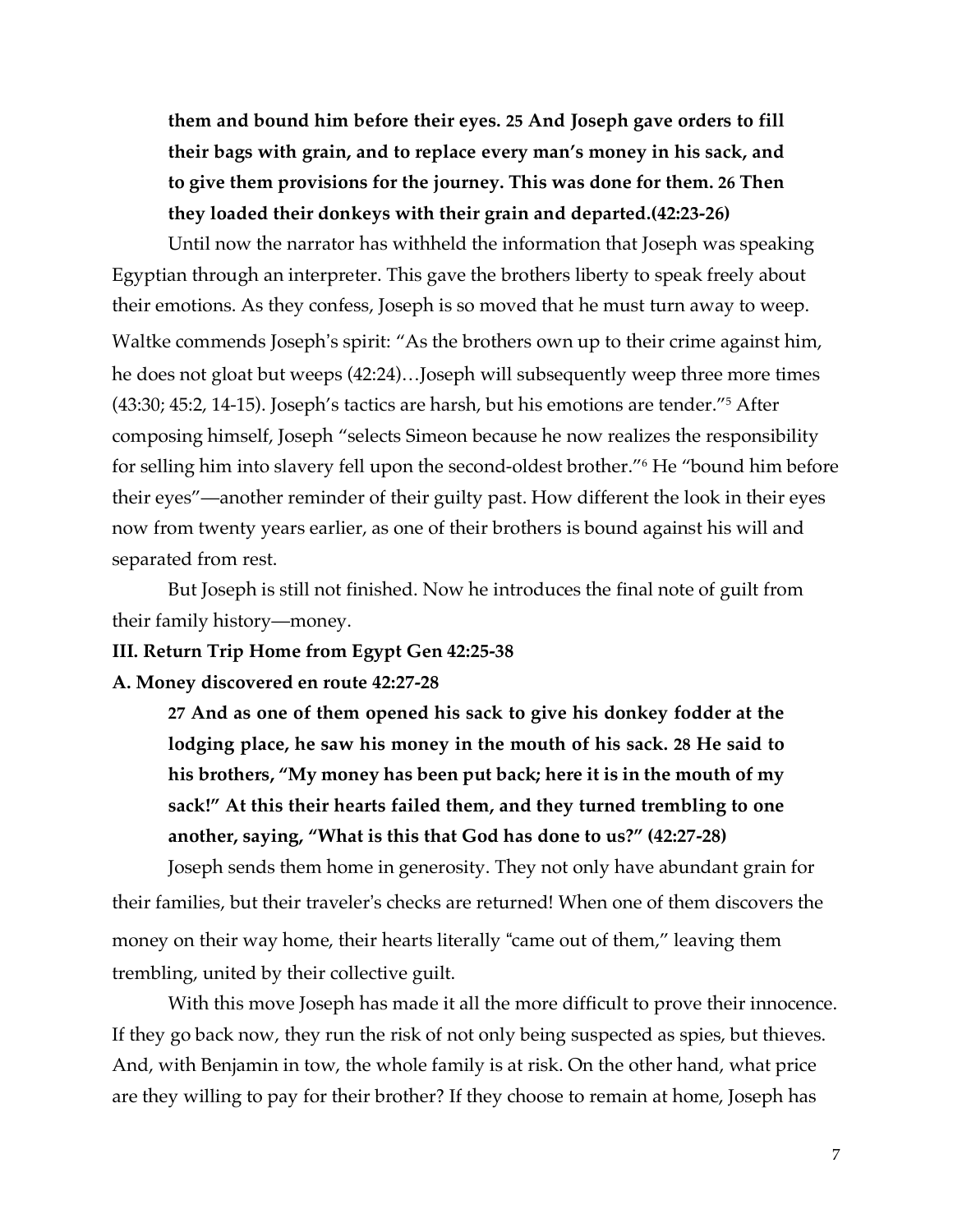made them wealthy. They have every reason not to return to Egypt. With these troubling thoughts running through their minds, the stunned brothers travel home to their waiting father.

### **B. Joseph**'**s brothers face their father (42:29-34)**

**29 When they came to Jacob their father in the land of Canaan, they told him all that had happened to them, saying, 30 "The man, the lord of the land, spoke roughly to us and took us to be spies of the land. 31 But we said to him, 'We are honest men; we have never been spies. 32 We are twelve brothers, sons of our father. One is no more, and the youngest is this day with our father in the land of Canaan.' 33 Then the man, the lord ofthe land, said to us, 'By this I shall know that you are honest men: leave one of your brothers with me, and take grain for the famine of your households, and go your way. 34 Bring your youngest brotherto me. Then I shall know that you are not spies but honest men, and I will deliver your brother to you, and you shall trade in the land.'" (42:29-34)**

The brothers relate the events to their father Jacob but omit their imprisonment and confession, knowing that would have only increased his pain. Brueggemann notes how guilt has harnessed them to their painful past:

As a result, the brothers are excessively concerned for the safety and wellbeing of their father and Benjamin. Having falsely grieved their father, they must be on continual guard that they do not add to his grief (44:30-34). Because they could not believe the dream, they are forced to treat father Jacob as though he were the last generation who must be kept alive and unharmed for perpetuity. They cannot see themselves as a generation of promise-bearers.7

Jacob has no response to these new events. But as the brothers begin unpacking all the silver spills out of each man's sack.

# **35 As they emptied their sacks, behold, every man**'**s bundle of money was in his sack. And when they and their father saw their bundles of money, they were afraid. (42:35)**

Jacob sees the money. It has guilt written all over it. Waltke comments,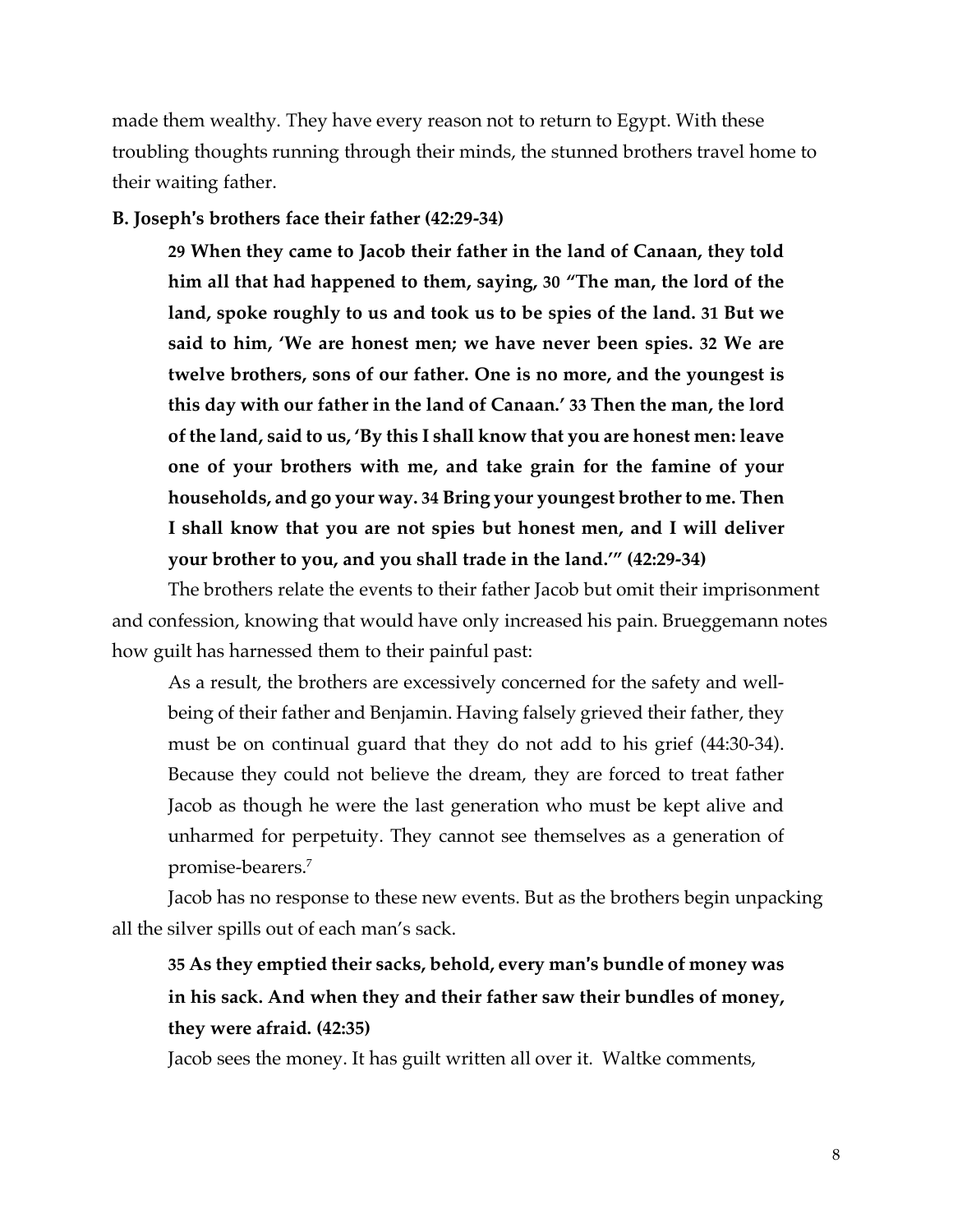Up to this point, Jacob probably found their story credible. The money, however, makes them look guilty, especially since he probably knows that they are not always trustworthy. Does Jacob think they sold Simeon? The money in the sack widens the breach between Jacob and his sons but binds the sons more closely together.<sup>8</sup>

Jacob does not wait for an explanation to indict his sons.

### **C. Jacob's adamant refusal 42:36-38**

# **36 And Jacob their father said to them, "You have bereaved me of my children: Joseph is no more, and Simeon is no more, and now you would take Benjamin. All this has come against me." (42:36)**

Jacob, now consumed by the unthinkable, cannot hide his suspicions. He suspects Simeon has suffered the same fate as Joseph, and it is their fault. The thought of taking Benjamin down the same path pushes his grief over the edge. Self-pity consumes the patriarch, robbing him of any faith to see beyond his own needs. At this dark moment, Reuben clumsily attempts to assume leadership.

# **37 Then Reuben said to his father, "Kill my two sons if I do not bring him back to you. Put him in my hands, and I will bring him back to you." (42:37)**

Reuben tries to console his father with the utterly stupid suggestion that the loss of Jacob's two sons could somehow be compensated for by the death of his own two boys, as if his sons were not Jacob's grandsons. Typically, Reuben is well meaning, but lacks the wisdom to lead this family.

# **38 But he said,** "**My son shall not go down with you, for his brother is dead, and he is the only one left. If harm should happen to him on the journey that you are to make, you would bring down my gray hairs with sorrow to Sheol." (42:38)**

Jacob will not even consider letting Benjamin return to Egypt. In the patriarch's words, he is the "only son" he has left. If something should happen to him, his life would be meaningless. That is quite a statement to make in the presence of his other sons. To Jacob they are non-sons. It is obvious that twenty years have not changed his penchant for divisive favoritism. As head of the home, he has apparently halted the process of reconciliation. The story seems deadlocked in a power struggle between a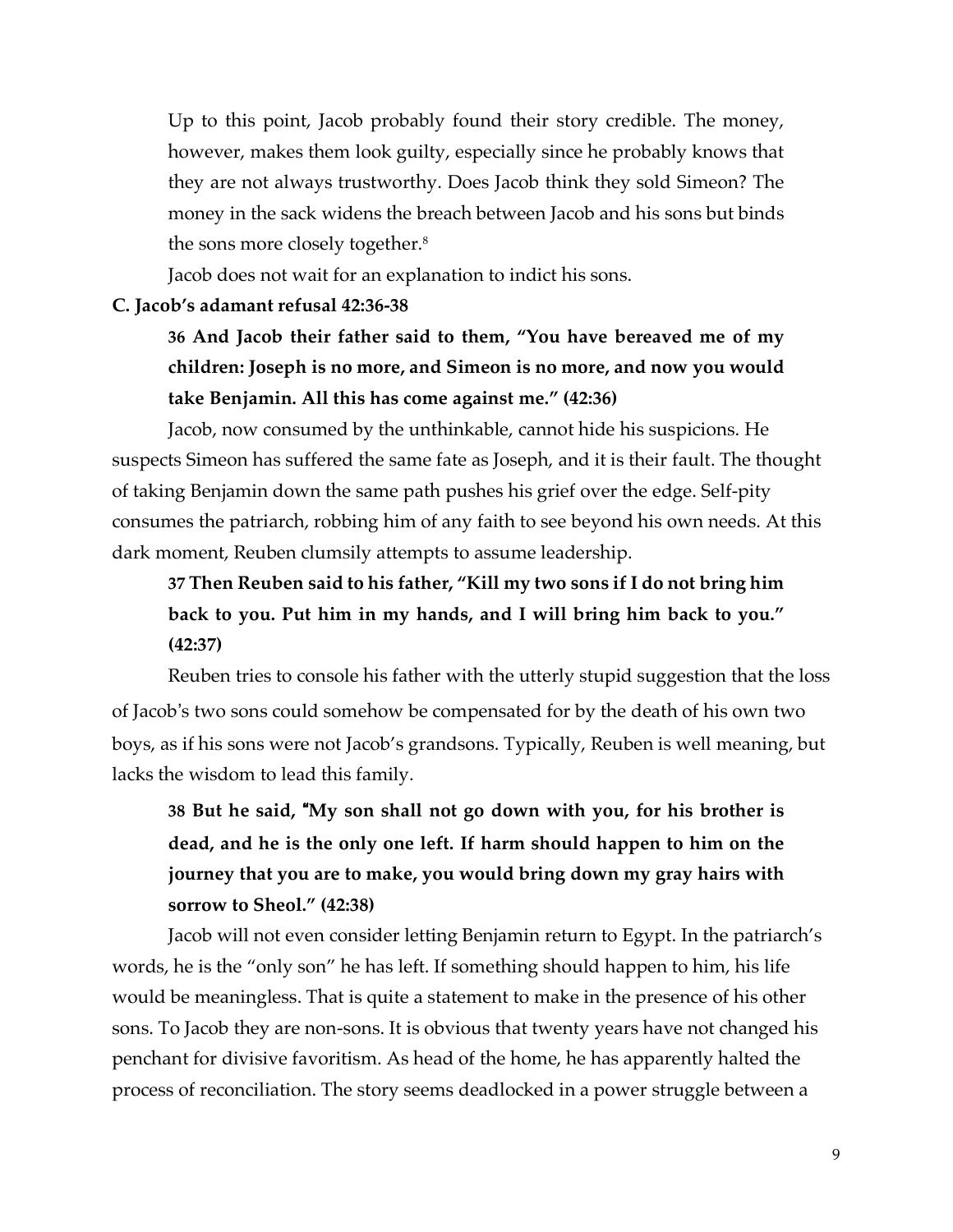father in Canaan and a son in Egypt. Who in this family will be able to break the paralysis? One thing is certain: if these brothers are ever to be reconciled, it will have to be in spite of, not because of, their father. As for Joseph in Egypt, and Simeon in prison, all they can do is wait.

What can we learn from these opening scenes in the process of reconciliation? **IV. Reflections on Reconciliation**

### **A. Faith to "recognize" God at work**

In this story we learn that Joseph's exaltation in Egypt was designed not just to save a gentile nation from starvation, but ultimately to bring about the reconciliation of Jacob's family to God and to one another. To bring this about God used drastic "means" to achieve "good" ends. "God, through the famine, initiates the saving process by forcing the family to confront their past and each other."9 This is not the last time God will use a famine to reconnect different parties. In the book of Ruth, famine is the means for redemption (Ruth 1:1); in the parable of the estranged prodigal son it is the spur that causes him to return home to his father (Luke 15:14); and in the book of Acts, God used widespread famine in Judea to unite the Gentiles with their Jewish brothers and sisters (Acts 11:28; see also 2 Cor 8–9).

This indicates how important the work of reconciliation is to God. He will use such severe measures to create the stage where once estranged parties can meet face to face. And just as the threat of death frames the chapter, so also does God often use "death" to bring estranged families together. So the exhortation to us is to open our eyes to the work of God in such times for healing.

When innocent people are forced to leave their homes to escape horrific violence, whether it be in Central America or Syria, and show up at your doorstep, we should not interpret this as a threat, but as an opportunity for the kingdom. In the midst of the Covid crisis, we who have a surplus of vaccines and oxygen should send our money and surplus to those who are being buried by the crisis, like India.

### **B. Patience knowing it can be a lengthy process**

Reconciliation can be a lengthy and complex process. This is especially true when one party has suffered abuse. It's not simply a matter of forgive and forget. Before Joseph is willing to let his guard down, he has to determine if his brothers are trustworthy. It is essential that Joseph's brothers taste the fruit of their own deeds by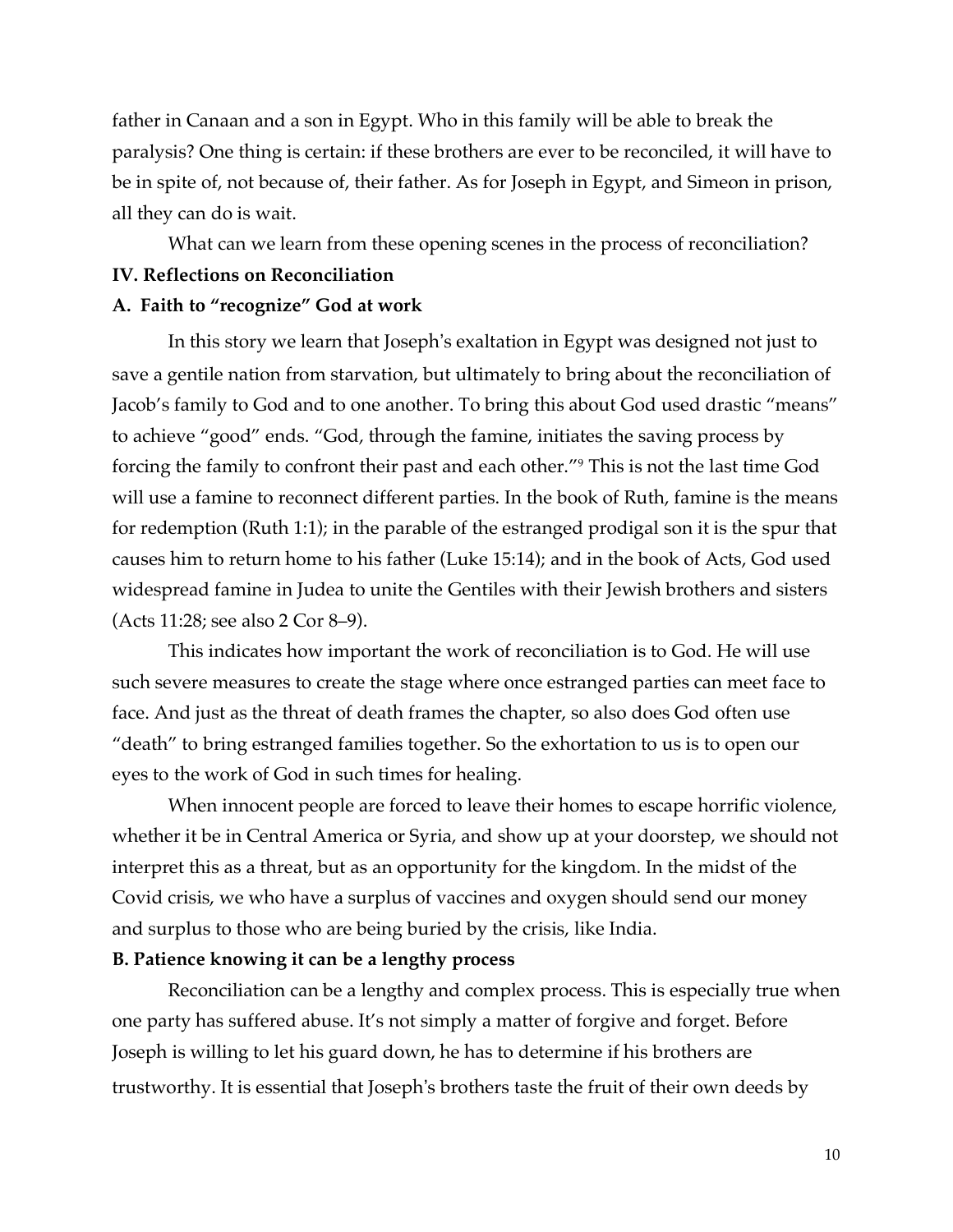being placed into the same circumstances into which they had placed Joseph. These also are "severe" measures imposed by Joseph, but they are ultimately designed for his brothers 'transformation. Every detail in the story—the accusation of being "violators," their time in prison, the binding of Simeon, and the returned money—reawakens their conscience to such an extent that they "recognize" the powerful hand of God orchestrating events. Finally, as they can no longer bear the weight of their guilt, they "come to their senses" (Luke 15:17) and openly confess their sin "unknowingly" before the very brother they wronged. Their open confession of guilt, and newfound empathy for their brother, begins to unite them as brothers. This could not happen overnight. It takes time for God to orchestrate life so that the guilty parties might walk in the shoes of those they wronged. This is what creates genuine repentance.

This does not imply that we should not take immediate action to seek forgiveness when we have wronged others (Matt 5:24; Eph 4:3). It does suggest, however, that we should not impose repentance and reconciliation on those who have wronged us without the sensitive leading of the Holy Spirit to prepare the way. So our text not only calls for faith, it reminds us to be patient and allow God to prepare the stage. Finally, our text inspires us with courage to be part of the process.

#### **C. Courage to be part of the process**

I find it amazing that Joseph's wisdom is so refined he seems able to do things that only God can do. Who but God would have the insight and authority to orchestrate life in such a way as to "test" and "refine" the hearts of men? In this he serves as a type of Christ, who also would be rejected by his family, betrayed for silver, and given over to death on a cross. And yet, because of God's faithfulness, Jesus, like Joseph, would survive the pit and be exalted first among the kingdom of the Gentiles, in the ultimate hope that one day he would also reconcile his own family, the Jews. It was the recognition of this pattern of reconciliation that gave Paul the courage to go to Gentile nations with the gospel. For he says, "Now I am speaking to you Gentiles. Inasmuch then as I am an apostle to the Gentiles, I magnify my ministry in order somehow to make my fellow Jews jealous, and thus save some of them. For if their rejection means the reconciliation of the world, what will their acceptance mean but life from the dead?" (Rom 11:13-15). Paul went to the Gentiles, knowing that his work was orchestrated by God to make the Jews jealous and to reconcile them back to God.